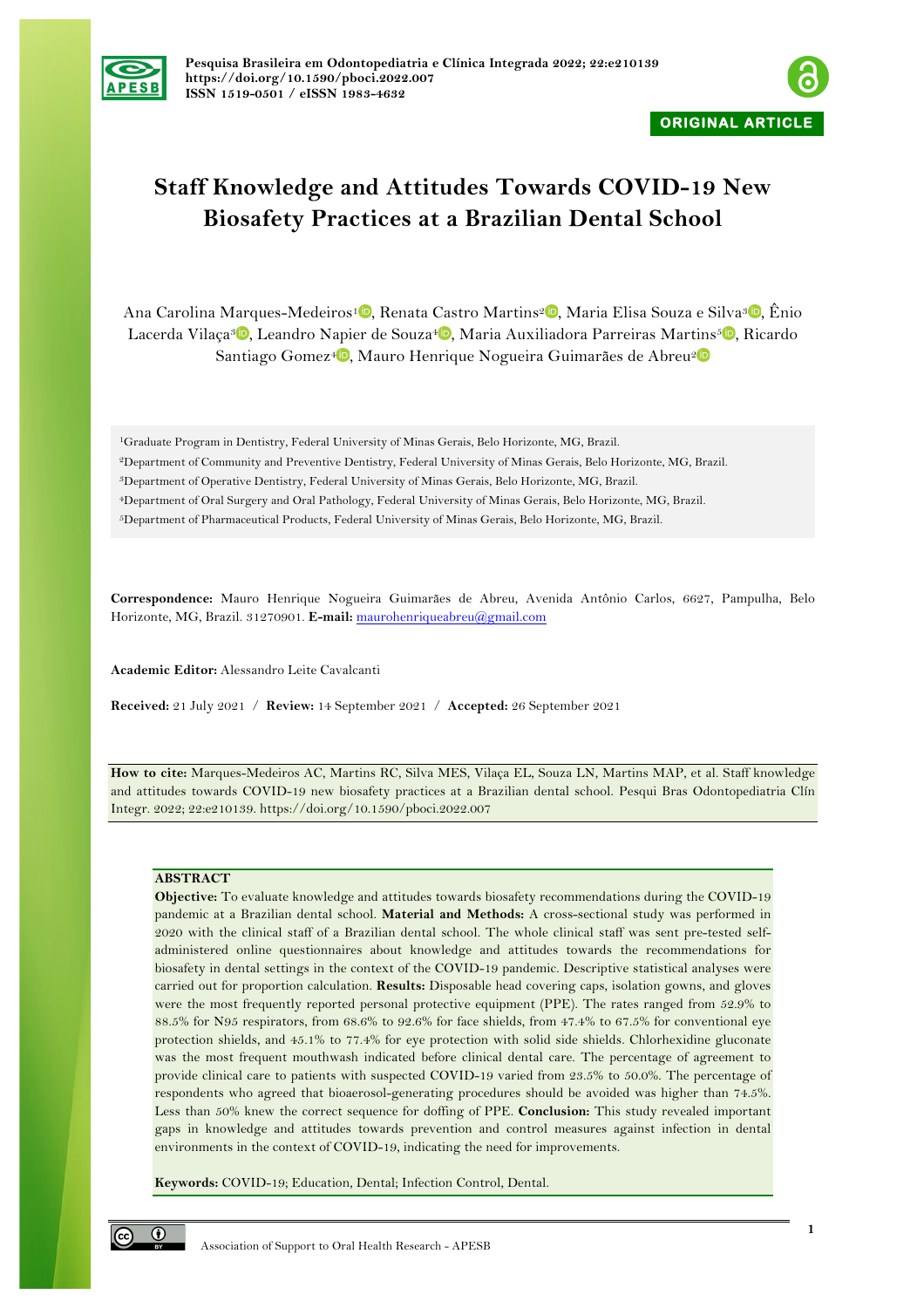## **Introduction**

The explosive growth of COVID-19 infection worldwide has brought, in different countries, immediate and important impacts on healthcare, including dentistry. Dental treatment has shown potential risks of SARS-CoV-2 infection, both for professionals and patients, mainly because dental treatment involves several bioaerosol-generating procedures [1,2]. Accordingly, dentistry has been pointed out as one of the professions with the highest risk of exposure to COVID-19, requiring specific biosafety protocols and individual assessment of the patient's clinical status. Therefore, to break the chain of transmission, the entire dental staff should be aware of the pathways of disease dissemination, identifying suspected or confirmed cases and strictly following the recommendations for control of infection in dental settings, including teaching and research environments [3-6].

The new biosafety protocols in dentistry have undergone constant adjustments following the scientific evidence that has been published since the onset of the COVID-19 pandemic [7-9]. The changes suggested by regulatory health agencies and the board of professionals are important in the short, medium, and long term. However, there is still a lack of specific studies on the level of knowledge and attitudes of professionals and undergraduates to the new recommendations in dental care environments, leading to further possible gaps and deficiencies. Given this scenario, it is clear that there will be important changes in dental care guidelines, leaving the decision about the best logistic strategy to each health service, depending on the resources and guidance provided by the best scientific evidence.

Dental schools have already gone in that direction by implementing changes in teaching practices. Dental schools from several countries have introduced restrictions on elective dental care, implemented remote education, and established new protocols for infection control  $\lceil 5, 10-12 \rceil$ . Looking at this scenario, there is an apparent need to adapt the dental school curriculum in the context of the COVID-19 pandemic and train the entire team in education and research techniques during the current health crisis [5,10,13]. These changes, however, must be accompanied by studies on their actual effectiveness, the impacts of their application, and the ability of the dental staff involved in the teaching-learning process and dental care to adhere to the new protocols. Understanding the knowledge and attitudes towards the clinical dental staff could be the first step. Hence, the aim of this study was to evaluate knowledge and attitudes towards biosafety recommendations during the COVID-19 pandemic at a Brazilian dental school.

## **Material and Methods**

#### Study Design and Sample

A cross-sectional descriptive epidemiological study was conducted with the clinical staff at the Dental School of Universidade Federal de Minas Gerais before the return of dental treatment. We included all dental students enrolled in undergraduate (n=560) and graduate (n=246) courses offered by this Dental School, Faculty members ( $n=117$ ), and dental assistants ( $n=58$ ).

## Data Collection

The questionnaires were sent from November to December 2020. A pre-tested self-administered online questionnaire was used for data collection. The first version of the questionnaire was evaluated by two experts in infection control practices in dental settings. After that, the pilot version of the questionnaire with the incorporated suggestions was applied to a group of 42 invited participants, consisting of students, faculty members, and dental assistants. After two weeks, a retest was applied. A new adaptation to the questionnaire

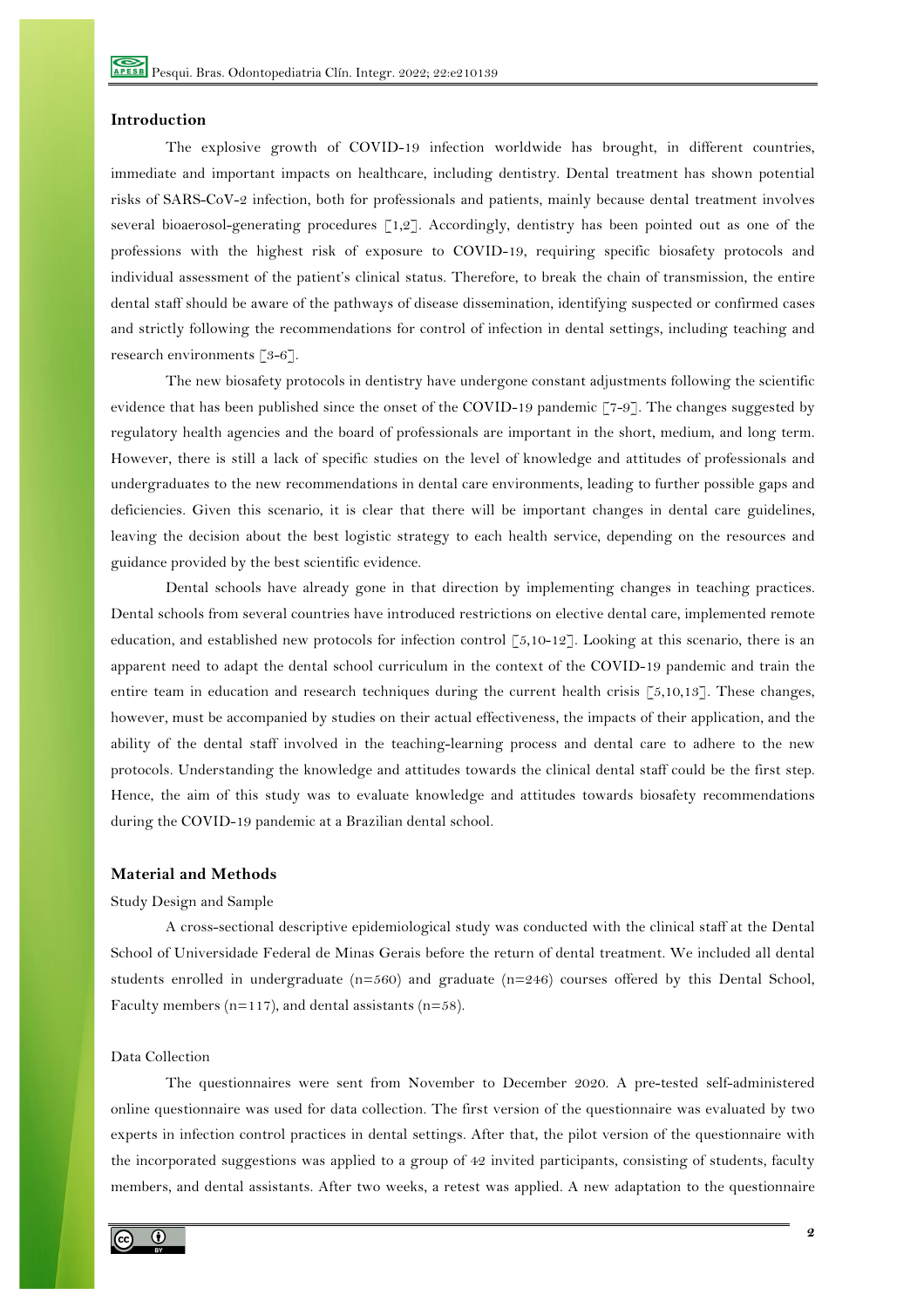was made, and another pilot study was carried out with a test and retest with five individuals. The Kappa coefficient was employed to assess the temporal stability of the questionnaire, which proved to be appropriate (Cohen Kappa>0.60). The final version of the questionnaire contained three sections. The first section of the questionnaire included demographic data. The second section had eight questions about different types of personal protective equipment (PPE) used in the dental setting. The third section consisted of knowledge about biosafety recommendations in dental settings. In that section, the respondents had to answer about their level of agreement using a Likert-type scale [14], with the format of a typical five-level: Strongly agree; Agree; Neither agree nor disagree; Disagree; Strongly disagree. In the latter case, eight statements about risk classification of clinical dental care, processing of health products, cleaning and disinfection of the workplace area and dental molds, disposal of sharp materials, emergency dental care to patients with suspected COVID-19, dental care by professionals with suspected COVID-19, and aerosol-generating procedures. Two questions addressed apparel procedures. The questionnaire was entered into Google Forms and sent out to the participants by e-mail, social media, and instant messaging applications.

## Data Analysis

To evaluate the level of knowledge and attitude towards the use of PPE, scores were constructed, ranging from 0 (no report of the use of any type of PPE) to 6 (when the respondent reported the use of all PPE). Data collected were tabulated and processed in Excel® spreadsheets, and, subsequently, descriptive statistics were performed using the SPSS software version 25 (IBM SPSS Statistics, Armonk, NY, USA). The SPSS license is available under and any requirement for permission for use.

#### Ethical Clearance

All the participants evaluated and electronically signed the consent form. The study was submitted to and approved by the UFMG Research Ethics Committee (CAAE: 31041720.3.0000.5149).

## **Results**

A total of 549 clinical staff members participated in the study. The response rate for undergraduate students was 67.9% (n=380), 16.3% (n=40) for graduate students, 66.7% (n=78) for faculty members, and  $91.1\%$  (n=51) for dental assistants. Demographic data on the participants are presented in Table 1.

| Table 1. Frequency of demographic data on the dental school's clinical staff. |                           |  |  |  |
|-------------------------------------------------------------------------------|---------------------------|--|--|--|
| <b>Variables</b>                                                              | $\%$                      |  |  |  |
| Female Sex                                                                    |                           |  |  |  |
| Undergraduate student $(n=380)$                                               | 73.7                      |  |  |  |
| Graduate $(n=40)$                                                             | 92.5                      |  |  |  |
| Faculty members $(n=78)$                                                      | 52.6                      |  |  |  |
| Dental assistants $(n=51)$                                                    | 78.4                      |  |  |  |
| Age (years)                                                                   | Mean (Standard Deviation) |  |  |  |
| Undergraduate student $(n=375)$                                               | 23.2 $(\pm 2.8)$          |  |  |  |
| Graduate $(n=38)$                                                             | 29.6 $(\pm 5.9)$          |  |  |  |
| Faculty members $(n=76)$                                                      | 46.8 $(\pm 9.5)$          |  |  |  |
| Dental assistants $(n=51)$                                                    | 46.2 $(\pm 10.3)$         |  |  |  |

Disposable head covering caps, isolation gowns, and gloves were the most frequently reported PPE. More than 70% of the respondents reported the use of surgical masks or N95-type respirators, except for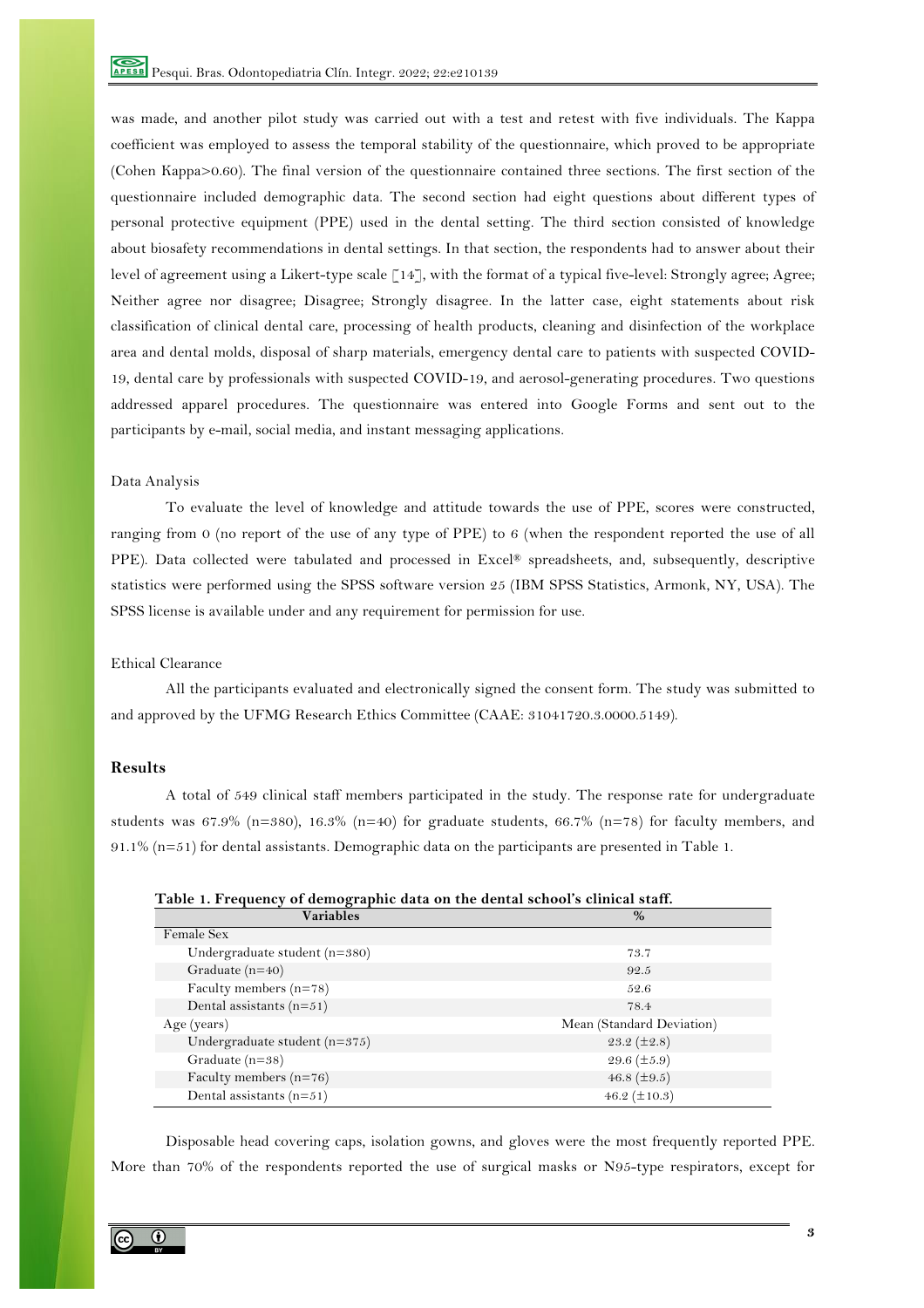dental assistants, whose use of respirators accounted for 52.9%. The use of face shields exhibited low rates, especially among the dental assistants, ranging from 68.6% among dental assistants to 92.6% among undergraduate students. The use of conventional eye protection side shields ranged from 47.4% among faculty members to 67.5% among graduate students. The rate for eye protection shields with solid sides ranged from 45.1% among dental assistants to 77.4% among undergraduate students (Table 2).

| Variables                     | recommended in the context of the COVID-19 pandemic at a dental school.<br><b>Answer</b> | Undergraduate   | Graduate         | Faculty          | <b>Dental Assistants</b> |
|-------------------------------|------------------------------------------------------------------------------------------|-----------------|------------------|------------------|--------------------------|
|                               |                                                                                          | Student (n=380) | Student $(n=40)$ | Members $(n=78)$ | $(n=51)$                 |
|                               |                                                                                          | $\%$            | $\%$             | $\%$             | $\%$                     |
| $\overline{\text{of}}$<br>Use | Yes                                                                                      | 99.2            | 97.5             | 100.0            | 90.2                     |
| disposable head               | No                                                                                       | 0.5             | 0.0              | 0.0              | 9.8                      |
| covering caps                 | Don't want to inform                                                                     | 0.3             | $2.5\,$          | 0.0              | 0.0                      |
| Use of surgical               | Yes                                                                                      | 86.1            | 82.5             | 76.9             | 76.5                     |
| mask                          | No                                                                                       | 11.3            | 17.5             | 23.1             | 19.6                     |
|                               | Don't want to inform                                                                     | 2.6             | 0.0              | 0.0              | 3.9                      |
| of<br>N95<br>Use              | Yes                                                                                      | 82.1            | 77.5             | 88.5             | 52.9                     |
| respirator<br>or              | N <sub>o</sub>                                                                           | 9.7             | 17.5             | 9.0              | 39.2                     |
| similar PPE                   | Don't want to inform                                                                     | 8.2             | 5.0              | 2.6              | 7.8                      |
| Use of isolation              | Yes                                                                                      | 85.3            | 77.5             | 96.2             | 80.4                     |
| gown                          | N <sub>o</sub>                                                                           | 6.8             | 17.5             | 3.8              | 17.6                     |
|                               | Don't want to inform                                                                     | 7.9             | 5.0              | 0.0              | 2.0                      |
| Use of gloves                 | Yes                                                                                      | 97.9            | 97.5             | 97.4             | 86.3                     |
|                               | N <sub>o</sub>                                                                           | 1.8             | 2.5              | 2.6              | 11.8                     |
|                               | Don't want to inform                                                                     | 0.3             | 0.0              | 0.0              | 2.0                      |
| $\alpha$ f<br>Use             | Yes                                                                                      | 66.6            | 67.5             | 47.4             | 49.0                     |
| conventional eye              | N <sub>o</sub>                                                                           | 28.9            | 30.0             | 51.3             | 45.1                     |
| protection                    | Don't want to inform                                                                     | 4.5             | 2.5              | 1.3              | 5.9                      |
| shields                       |                                                                                          |                 |                  |                  |                          |
| of<br>Use<br>eye              | Yes                                                                                      | 77.4            | 55.0             | 66.7             | 45.1                     |
| protection with               | N <sub>o</sub>                                                                           | 15.5            | 40.0             | 32.1             | 51.0                     |
|                               | solid side shields Don't want to inform                                                  | 7.1             | 5.0              | 1.2              | 3.9                      |
| of<br>$_{\rm face}$<br>Use    | Yes                                                                                      | 92.6            | 87.5             | 88.5             | 68.6                     |
| shield                        | N <sub>o</sub>                                                                           | 3.4             | 10.0             | 10.3             | 21.6                     |
|                               | Don't want to inform                                                                     | 3.9             | 2.5              | 1.3              | $9.8\,$                  |

|  |  |  | Table 2. Frequency of the clinical staff's knowledge and attitudes towards the use of PPE |  |  |  |  |
|--|--|--|-------------------------------------------------------------------------------------------|--|--|--|--|
|  |  |  | recommended in the context of the COVID-19 pandemic at a dental school.                   |  |  |  |  |

The use of all PPE ranged from 27.5% among dental assistants to 62.9% among undergraduate students (Table 3).

| <b>Score</b> | N                                                                                 | %     |
|--------------|-----------------------------------------------------------------------------------|-------|
| 2.0          | 6                                                                                 | 1.6   |
| 3.0          | 24                                                                                | 6.3   |
| 4.0          | 42                                                                                | 11.1  |
| 5.0          | 69                                                                                | 18.2  |
| 6.0          | 239                                                                               | 62.9  |
| Total        | 380                                                                               | 100   |
| 2.0          | $\overline{4}$                                                                    | 10.0  |
| 3.0          | 1                                                                                 | 2.5   |
| 4.0          | 5                                                                                 | 12.5  |
| 5.0          | 14                                                                                | 35.0  |
| 6.0          | 16                                                                                | 40.0  |
| Total        | 40                                                                                | 100.0 |
| 1.0          | 1                                                                                 | 1.3   |
|              | at a dental school towards the use of PPE recommended in the context of COVID-19. |       |

## **Table 3. Mean score of outcome measures of knowledge and attitudes of the clinical staff at a dental school towards the use of PPE recommended in the context of COVID-19.**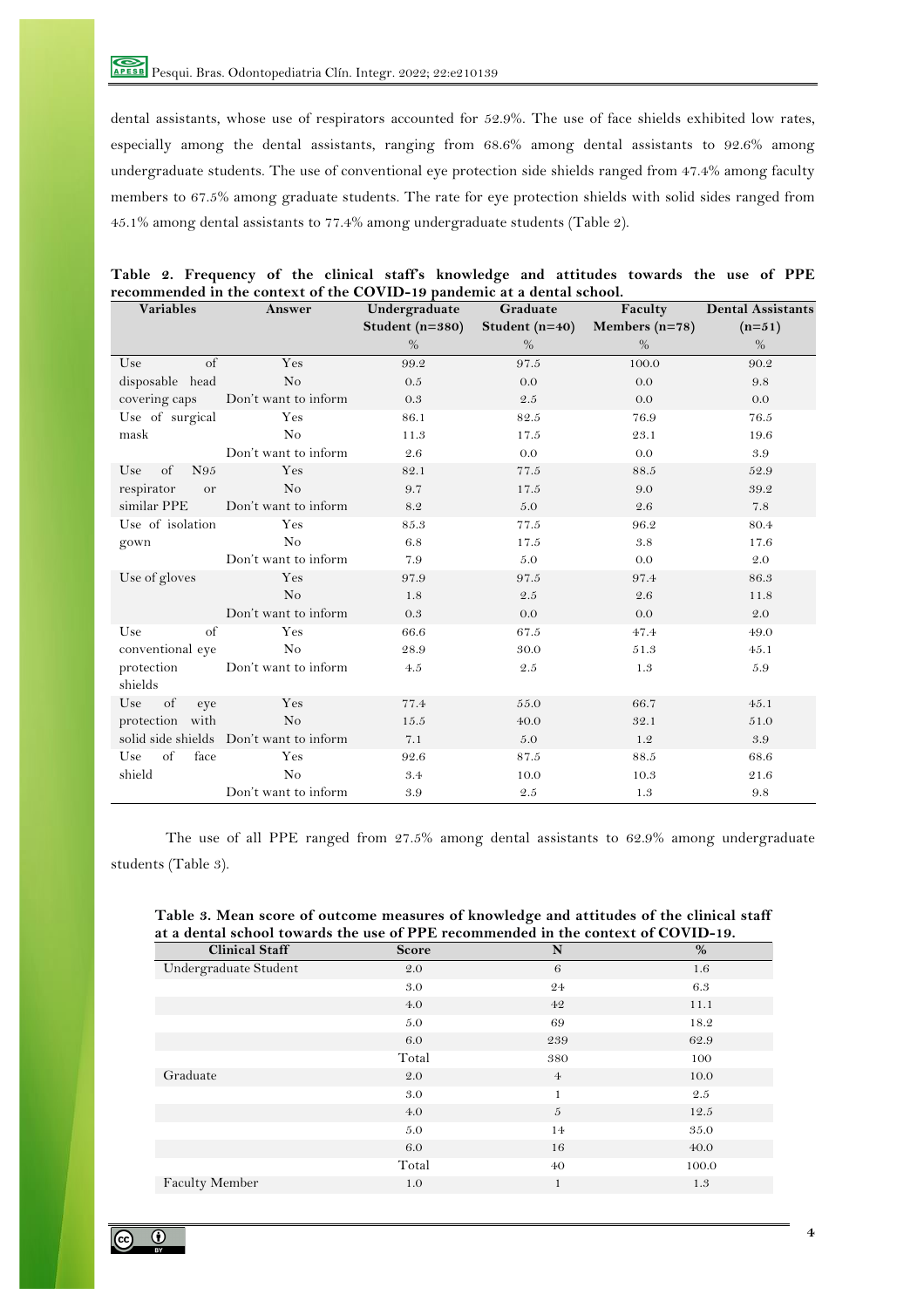|                   | 2.0   | $\mathbf{1}$               | 1.3   |
|-------------------|-------|----------------------------|-------|
|                   | 3.0   | $\mathbf{1}$               | 1.3   |
|                   | 4.0   | $\mathfrak{D}$             | 2.6   |
|                   | 5.0   | 33                         | 42.3  |
|                   | 6.0   | 40                         | 51.3  |
|                   | Total | 78                         | 100.0 |
| Dental Assistants | 0.0   | $\boldsymbol{\mathcal{S}}$ | 5.9   |
|                   | 1.0   | $\boldsymbol{\mathcal{S}}$ | 5.9   |
|                   | 2.0   | $\mathfrak{D}$             | 3.9   |
|                   | 3.0   | $\sqrt{5}$                 | 9.8   |
|                   | 4.0   | 10                         | 19.6  |
|                   | 5.0   | 14                         | 27.5  |
|                   | 6.0   | 14                         | 27.5  |
|                   | Total | 51                         | 100.0 |

The respondents could indicate more than one type of mouthwash before clinical dental care. Chlorhexidine gluconate was the most frequently cited mouthwash (Table 4).

| Mouthwash                | Undergraduate   | <b>Graduate Student</b> | <b>Faculty Member</b> | <b>Dental Assistants</b> |
|--------------------------|-----------------|-------------------------|-----------------------|--------------------------|
|                          | Student (n=380) | $(n=40)$                | $(n=78)$              | $(n=51)$                 |
|                          | $\%$            | $\%$                    | $\%$                  | $\%$                     |
| Chlorhexidine Gluconate  | 72.1            | 85.0                    | 79.5                  | 64.7                     |
| Hydrogen Peroxide        | 14.7            | 25.0                    | 28.2                  | 7.8                      |
| Povidone-Iodine          | 3.2             | 0.0                     | 3.8                   | 2.0                      |
| Cetylpyridinium Chloride | 5.0             | 0.0                     | 9.0                   | 11.8                     |
| <b>Essential Oils</b>    | 1.6             | 0.0                     | 1.3                   | 0.0                      |
| Sodium Fluoride          | 0.0             | 0.0                     | 0.0                   | 0.0                      |
| $0.9\%$ Saline           | 0.5             | 0.0                     | 0.0                   | 0.0                      |

| Table 4. Assessment of knowledge and attitudes of the clinical staff at a dental school towards the use |
|---------------------------------------------------------------------------------------------------------|
| of mouthwashes recommended in the context of COVID-19.                                                  |

Most of the clinical staff believe that clinical dental care presents a very high risk for SARS-CoV-2 transmission. High percentages of agreement were obtained for sterilization, disinfection, and management of sharp materials among all clinical staff members. The percentage of participants who agreed to provide clinical care to patients with suspected COVID-19, even in the case of a dental emergency, varied from 23.5% among dental assistants to 50.0% among undergraduate students. The percentage of respondents who agreed that bioaerosol-generating procedures should be avoided ranged from 74.5% among dental assistants to 88.5% among faculty members. The rate of correct answers for the proper sequence for donning of PPE ranged from 62.7% among dental assistants to 85.0% among undergraduate students. Less than 50% knew the correct sequence for doffing of PPE (Table 5).

| Table 5. Assessment of knowledge and attitudes towards biosafety in the context of the COVID-19 |  |  |
|-------------------------------------------------------------------------------------------------|--|--|
| pandemic at a dental school, Brazil, 2020.                                                      |  |  |

| <b>Variables</b>                           | <b>Answer</b>                         |                   |          |          | Undergraduate Graduate Student Faculty Members Dental Assistants |  |
|--------------------------------------------|---------------------------------------|-------------------|----------|----------|------------------------------------------------------------------|--|
|                                            |                                       | Student $(n=380)$ | $(n=40)$ | $(n=78)$ | $(n=51)$                                                         |  |
| "Currently, clinical dental Strongly agree |                                       | 52.4              | 35.0     | 53.8     | 72.5                                                             |  |
| care presents a very high Agree            |                                       | 32.6              | 42.5     | 38.5     | 21.6                                                             |  |
| SARS-CoV-2<br>risk<br>for                  | Neither agree nor disagree            | 3.7               | 2.5      | 1.3      | 0.0                                                              |  |
| transmission."                             | Disagree                              | 8.2               | 15.0     | 3.8      | 3.9                                                              |  |
|                                            | Strongly disagree                     | 1.6               | 5.0      | 2.6      | 0.0                                                              |  |
|                                            | I don't know/I'm torn                 | 1.6               | 0.0      | 0.0      | 2.0                                                              |  |
| "Any clinical, restorative, Strongly agree |                                       | 98.7              | 100.0    | 98.7     | 98.0                                                             |  |
| surgical, periodontal, and Agree           |                                       | 0.8               | 0.0      | 0.0      | 0.0                                                              |  |
| endodontic                                 | instrument Neither agree nor disagree | 0.0               | 0.0      | 0.0      | 0.0                                                              |  |
| must be sterilized prior to                | Disagree                              | 0.0               | 0.0      | 0.0      | 0.0                                                              |  |
|                                            |                                       |                   |          |          |                                                                  |  |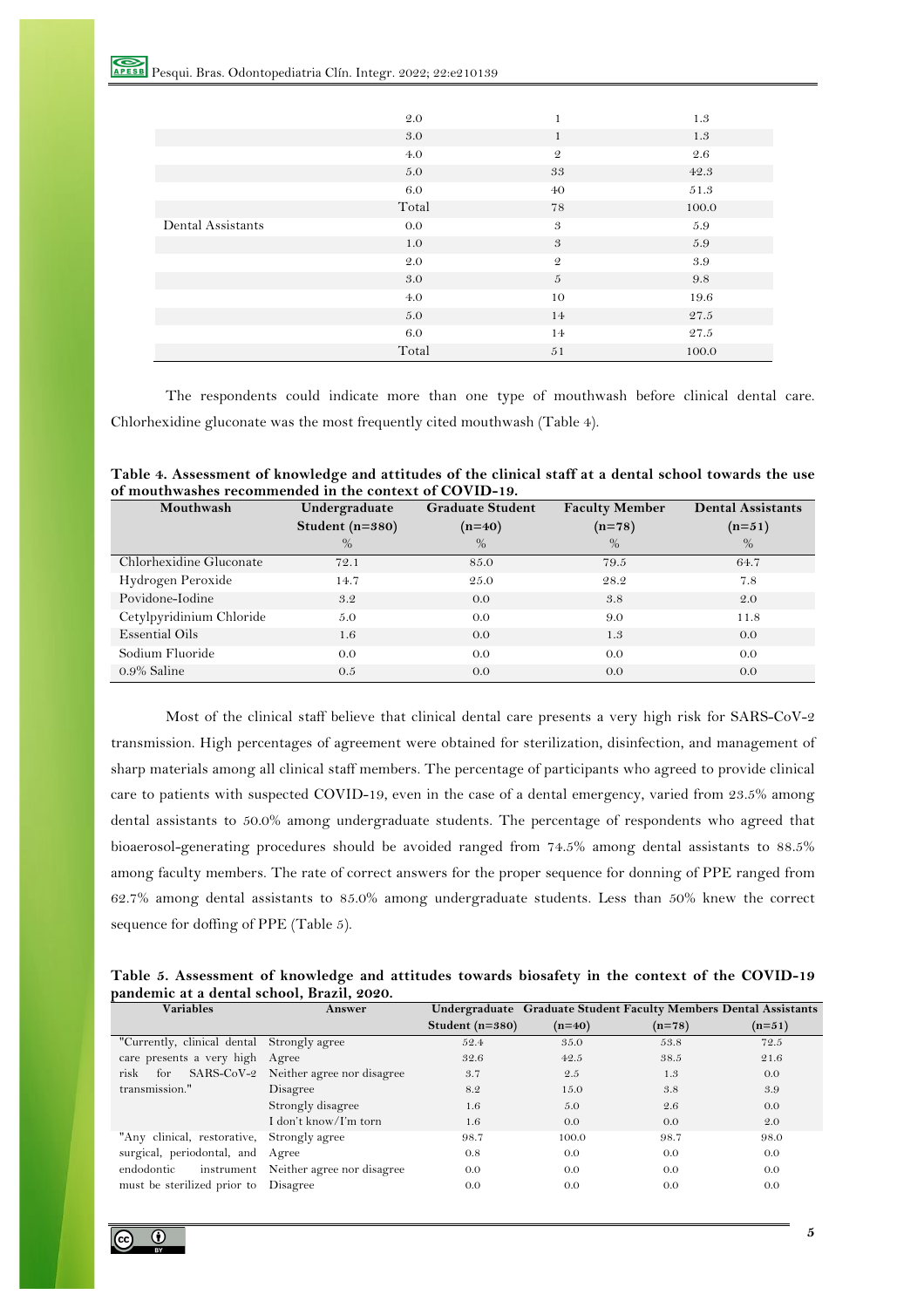# Pesqui. Bras. Odontopediatria Clín. Integr. 2022; 22:e210139

| service."                              | Strongly disagree                                 | 0.0  | 0.0   | 1.3   | 0.0   |
|----------------------------------------|---------------------------------------------------|------|-------|-------|-------|
|                                        | I don't know/I'm torn                             | 0.5  | 0.0   | 0.0   | 2.0   |
| "The<br>chair,<br>dental<br>its        | Strongly agree                                    | 98.7 | 100.0 | 100.0 | 98.0  |
| peripheral equipment, and              | Agree                                             | 0.8  | 0.0   | 0.0   | 0.0   |
|                                        | fixed surfaces must be Neither agree nor disagree | 0.3  | 0.0   | 0.0   | 0.0   |
| and disinfected,<br>cleaned            | Disagree                                          | 0.0  | 0.0   | 0.0   | 0.0   |
| the protocols<br>adopting              | Strongly disagree                                 | 0.0  | 0.0   | 0.0   | 0.0   |
| approved<br>by<br>the<br>institution." | I don't know/I'm torn                             | 0.3  | 0.0   | 0.0   | 2.0   |
| "The<br>model<br>study<br>or           | Strongly agree                                    | 92.9 | 95.0  | 96.2  | 88.2  |
| working<br>model<br>should             | Agree                                             | 3.2  | 2.5   | 0.0   | 2.0   |
| always be disinfected."                | Neither agree nor disagree                        | 0.3  | 0.0   | 0.0   | 0.0   |
|                                        | Disagree                                          | 0.8  | 0.0   | 1.3   | 0.0   |
|                                        | Strongly disagree                                 | 0.3  | 0.0   | 1.3   | 2.0   |
|                                        | I don't know/I'm torn                             | 2.6  | 2.5   | 1.3   | 7.8   |
| "Every<br>and<br>each                  | Strongly agree                                    | 98.7 | 100.0 | 100.0 | 92.2  |
| disposable sharp material              | Agree                                             | 0.3  | 0.0   | 0.0   | 5.9   |
| should always be disposed              | Neither agree nor disagree                        | 0.0  | 0.0   | 0.0   | 0.0   |
| of in a specific rigid                 | Disagree                                          | 0.0  | 0.0   | 0.0   | 0.0   |
| container."                            | Strongly disagree                                 | 0.3  | 0.0   | 0.0   | 0.0   |
|                                        | I don't know/I'm torn                             | 0.8  | 0.0   | 0.0   | 2.0   |
| patient with<br>fever,<br>"A           | Strongly agree                                    | 17.6 | 25.0  | 15.4  | 13.7  |
| fatigue,<br>cough,<br>and              | Agree                                             | 22.4 | 25.0  | 26.9  | 9.8   |
| headache<br>may<br>receive             | Neither agree nor disagree                        | 6.1  | 2.5   | 2.6   | 3.9   |
| emergency dental care."                | Disagree                                          | 14.5 | 15.0  | 23.1  | 15.7  |
|                                        | Strongly disagree                                 | 24.2 | 30.0  | 26.9  | 4.5.1 |
|                                        | I don't know/I'm torn                             | 15.3 | 2.5   | 5.1   | 11.8  |
| "A professional with fever,            | Strongly agree                                    | 1.1  | 0.0   | 1.3   | 0.0   |
| fatigue,<br>cough,<br>and              | Agree                                             | 0.8  | 2.5   | 1.3   | 11.8  |
| headache<br>perform<br>can             | Neither agree nor disagree                        | 0.8  | 0.0   | 0.0   | 0.0   |
| dental care."                          | Disagree                                          | 6.8  | 5.0   | 1.3   | 0.0   |
|                                        | Strongly disagree                                 | 89.7 | 92.5  | 94.9  | 82.4  |
|                                        | I don't know/I'm torn                             | 0.8  | 0.0   | 1.3   | 5.9   |
| "Aerosol-generating                    | Strongly agree                                    | 42.6 | 50.0  | 57.7  | 56.9  |
| dental procedures should               | Agree                                             | 33.7 | 32.5  | 30.8  | 17.6  |
| be avoided."                           | Neither agree nor disagree                        | 7.6  | 10.0  | 1.3   | 3.9   |
|                                        | Disagree                                          | 6.3  | 7.5   | 6.4   | 9.8   |
|                                        | Strongly disagree                                 | 3.7  | 0.0   | 3.8   | 0.0   |
|                                        | I don't know/I'm torn                             | 6.1  | 0.0   | 0.0   | 11.8  |
| recommended<br>Sequence                | Correct                                           | 73.1 | 85.0  | 78.2  | 62.7  |
| for donning of PPE                     | Incorrect                                         | 26.3 | 15.0  | 21.8  | 37.3  |
| recommended<br>Sequence                | Correct                                           | 47.6 | 47.5  | 41.0  | 47.1  |
| for doffing of PPE                     | Incorrect                                         | 52.4 | 52.5  | 59.0  | 52.9  |

## **Discussion**

The knowledge and attitudes of the dental clinic staff could be considered invaluable resources to ensure a safety dental treatment in teaching institutions. In this study, we evaluated knowledge and attitudes on the new biosafety recommendations in the context of the COVID-19 pandemic. Furthermore, as demonstrated by the findings, these knowledge and attitudes of the evaluated clinical staff still need to be improved.

There was a possible lack of knowledge for indicating the type of mask suitable for clinical dental care, with similar rates for both surgical mask and N95 respirator. Low percentages were also obtained for the use of conventional goggles and eye protection with solid side shields. Among dental assistants, the percentage of face shield use was notably low. Regions with moderate to substantial COVID-19 community transmission are those which mostly require biosafety measures. Breaking the transmission chain requires preventive actions based on the transmission of infectious diseases and local epidemiological conditions [8]. Thus, the correct choice of PPE is quite relevant for the safety of both the dental team and the patient. The responses about the type of mask to be used in patient care at dental clinics are a cause for concern. In this type of care in the dental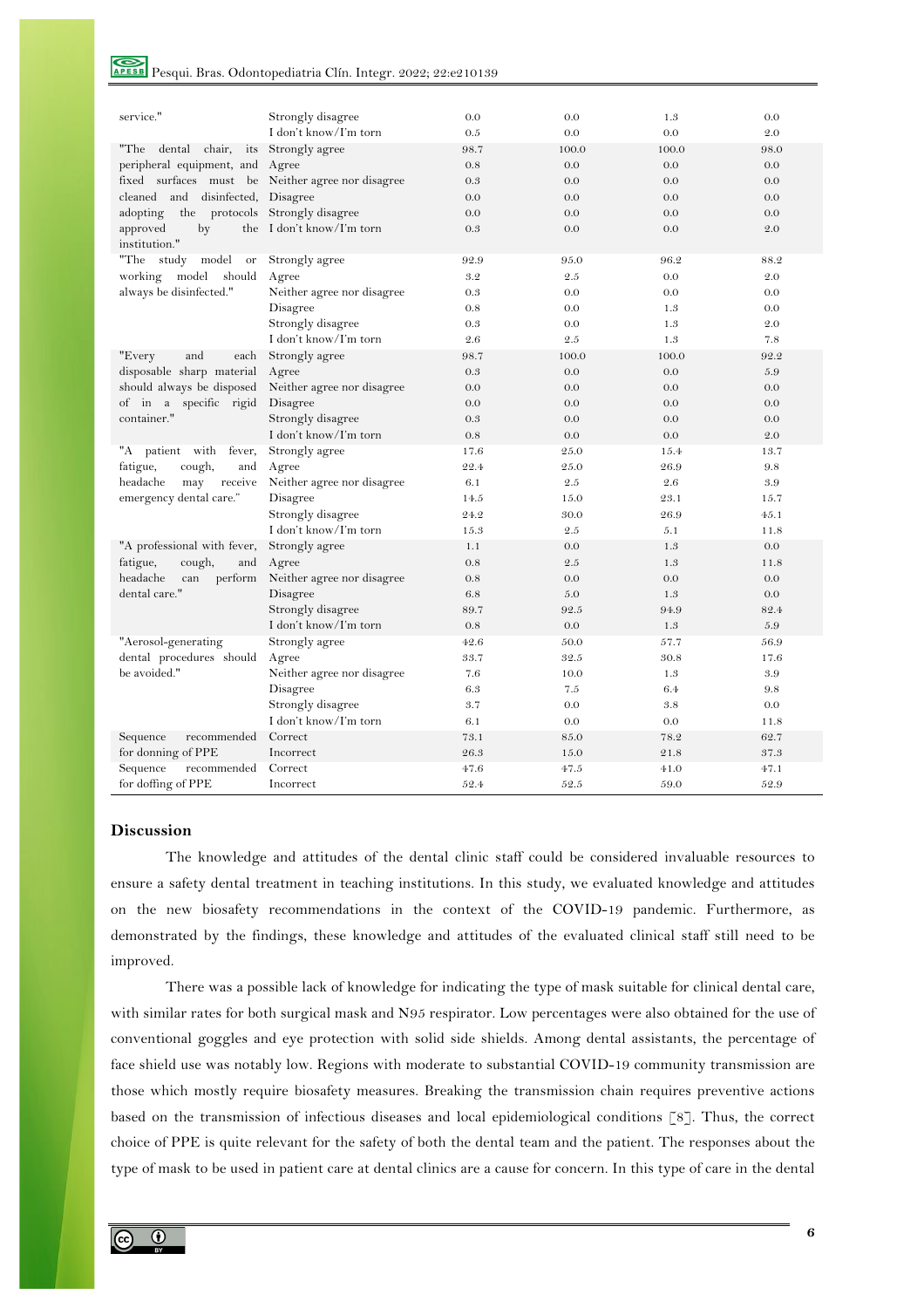setting, aerosol generation may occur, and then the use of filtering facepiece respirators is recommended (i.e., N95 or FFP2 or FFP3 equivalent or standard), taking into account that a surgical mask does not provide respiratory protection [7,8]. With the aforementioned, a possible lack of awareness or lack of knowledge about the risks of transmission of SARS-CoV-2 by aerosols in these environments could be considered. Therefore, a possible lack of awareness or lack of knowledge about the risks of SARS-CoV-2 transmission by aerosols in these environments could be considered. Another worrying finding is the low rate for the use of goggles. Although the use of both goggles and face shields has not been strictly recommended, the Centers for Disease Control and Prevention (CDC) [8] warns about the use of universal eye protection and that equipment with spaces between eyeglasses and the face probably does not protect the eyes against all possible splashes, another mode of transmission of COVID-19. Hence, it is advisable to use goggles associated with a face shield while providing dental care. Such worrying percentages were evidenced by the low rate of use of all PPE. A previous study has described similarly low percentages for the use of goggles (37.1%) and pff3/N95 respirators (11.5%) [15]. Another study found a high percentage (85%) of N95 respirator use, mainly for the treatment of COVID-19 suspected cases [16]. In another study, respondents considered that universal precautions alone are ineffective in preventing the transmission of COVID-19 [17]. Failure to use the recommended PPE and its incorrect use can compromise the breakdown of pathogen transmission, increasing the risk of contamination of the whole dental team, as well as of patients. Some of the challenges in following the recommendations for the use of all PPE are discomfort and fatigue caused by overtightened masks, foggy goggles, headaches, and difficulty breathing, so increasing the adherence to the use of PPE is not an easy task. In addition, the correct use of PPE involves training implemented in advance, which does not occur in many health institutions [18,19].

Our findings revealed that most participants indicated the use of chlorhexidine gluconate prior to dental care, unlike other studies [13,15]. Considering the possibility of COVID-19 transmission both by asymptomatic and symptomatic patients, there is also an indication for mouthwashes with oral antiseptics to reduce the salivary viral load in pre-dental care as a strategy to prevent the risk of cross-infection [2,20,21]. Since some mouthwashes eventually may have a microbial-reducing effect, the CDC recommends the use of products such as cetylpyridinium chloride, povidone-iodine, essential oils, or chlorhexidine gluconate, although the efficacy and safety of these rinses in COVID-19-positive patients have not been well established in the scientific literature [2,8]. These products are commonly used to control dental plaque, but not all of them have shown efficacy in reducing viral and bacterial loads; moreover, they may also be associated with adverse effects [22]. While some protocols indicate the use of hydrogen peroxide, as SARS-CoV-2 is vulnerable to the oxidative effect [23,24], there is still no scientific evidence that supports its effectiveness in any virus-reducing effect; hence, these dental protocols should be reviewed [23]. A systematic review identified currently available evidence that undiluted 1% povidone-iodine and 7% povidone-iodine diluted 1:30 may have the most effective antimicrobial activity against coronaviruses, albeit, the authors emphasized the need for further researches on such products once there are still only two in vitro studies available in the scientific literature [22].

The clinical staff's knowledge may be considered mostly adequate for sterilization of the dental instruments, disinfection of dental chairs and molds, and management of disposable sharp materials. These procedures did not change during the pandemic, and the respondents' previous knowledge could explain the high rate of correct answers. By contrast, when we analyzed the new biosafety practices during the COVID-19 pandemic, the rate of correct answers decreased. The increased risk of SARS-CoV-2 transmission during dental care is not considered by the overwhelming majority of the clinical staff members, especially by students.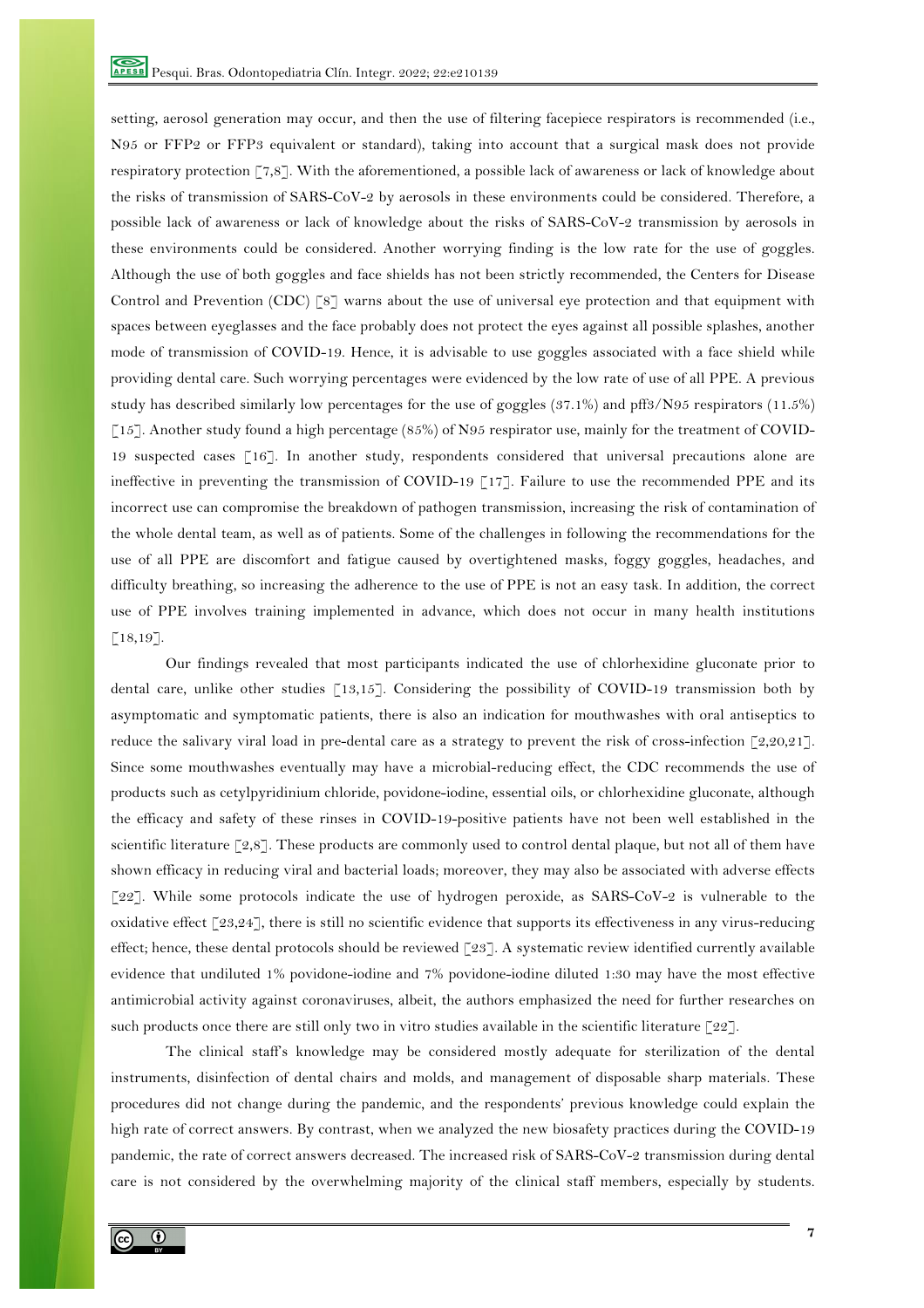Another relevant fact was that a high percentage of respondents reported disagreement over the need to avoid aerosol-generating procedures, which corroborates a possible lack of awareness or lack of concern about the transmission of COVID-19 by aerosols. This type of knowledge showed variability in the dental literature [25- 27]. Dental practice commonly includes the use of ultrasonic scalers, high-speed handpieces, air-water syringes, and procedures that generate droplets and aerosols. These particles combined with body fluids, such as blood and saliva, generate bioaerosols that may be contaminated by more than 30 pathogenic microorganisms, in addition to SARS-CoV-2  $\lceil 25, 27, 28 \rceil$ . There is also evidence that the risk of SARS-CoV-2 transmission was higher than that of other viruses from the same family, such as SARS-CoV-1 and MERS  $[6, 28 - 30]$ .

In the statement about a patient with fever, fatigue, cough, and headache, many participants disagreed that those patients could receive emergency dental care. As for the level of agreement on whether professionals with the same signs and symptoms could provide patient care, most disagreed with the statement. Although it is not explicit in the statements that the patients are identified as suspected cases, the refusal to offer care suggests that participants know how to recognize signs and symptoms suggestive of COVID-19. However, the current recommendation is that patients with suspected and confirmed COVID-19 should wait to receive elective dental care, but they can receive assistance in cases of urgent or emergency dental care, provided that the attending dentist takes additional high-level precautions [8]. The disagreement over the provision of emergency care to suspected cases may be due to a lack of information about the release for dental care in these cases or even a fear of contamination during care, as evidenced by previous studies. A considerable percentage has refused recently to attend to patients from countries with a high incidence of COVID-19, avoided attending to suspected cases, was afraid of infecting themselves or relatives or close friends, and advised students to avoid this type of care [13,15,25,31-33].

A critical part of the correct use of PPE and selection of the appropriate type of PPE rests with the donning and doffing of this equipment, especially when the nature of the procedure involves the generation of aerosols, for which the standard precaution is not sufficient to prevent self-contamination by COVID-19 [34]. The sequence recommended by the CDC can reduce the risk of contamination when compared to no recommendation, and the suggested order is similar to that of other important institutions such as the American Dental Association, the European Centre for Disease Prevention and Control, and the Brazilian National Health Surveillance Agency [7,8,34-36]. This order was used to assess the level of knowledge of the participants; however, it should be noted that several health agencies and professionals made their own recommendations since there were no dental protocols prior to the pandemic for the use of PPE [34]. A high percentage did not opt for the recommended sequence for PPE donning or doffing. Between these two procedures, the latter one presented the lowest percentage of correct answers and was the most critical for selfcontamination of health professionals and, therefore, the one that causes more concern [34,36].

The general recommendations for COVID-19 prevention and control involve measures for the adequacy of the physical structure of dental settings, administrative control, and the use of appropriate precautions such as PPE [8]. The ultimate and penultimate measures depend on the professionals' knowledge and attitudes, and they are the most critical and, therefore, they should be constantly evaluated and worked on [37-40]. Training in biosafety in the context of COVID-19, focusing on the weaknesses presented here, has become of great relevance for the safe resumption of face-to-face activities. The current pandemic has shown how fragile clinical dental training is [11,13,25]. Therefore, the gaps demonstrated by the study serve to support institutional training for the entire team involved in dental care. It is necessary to point out that dental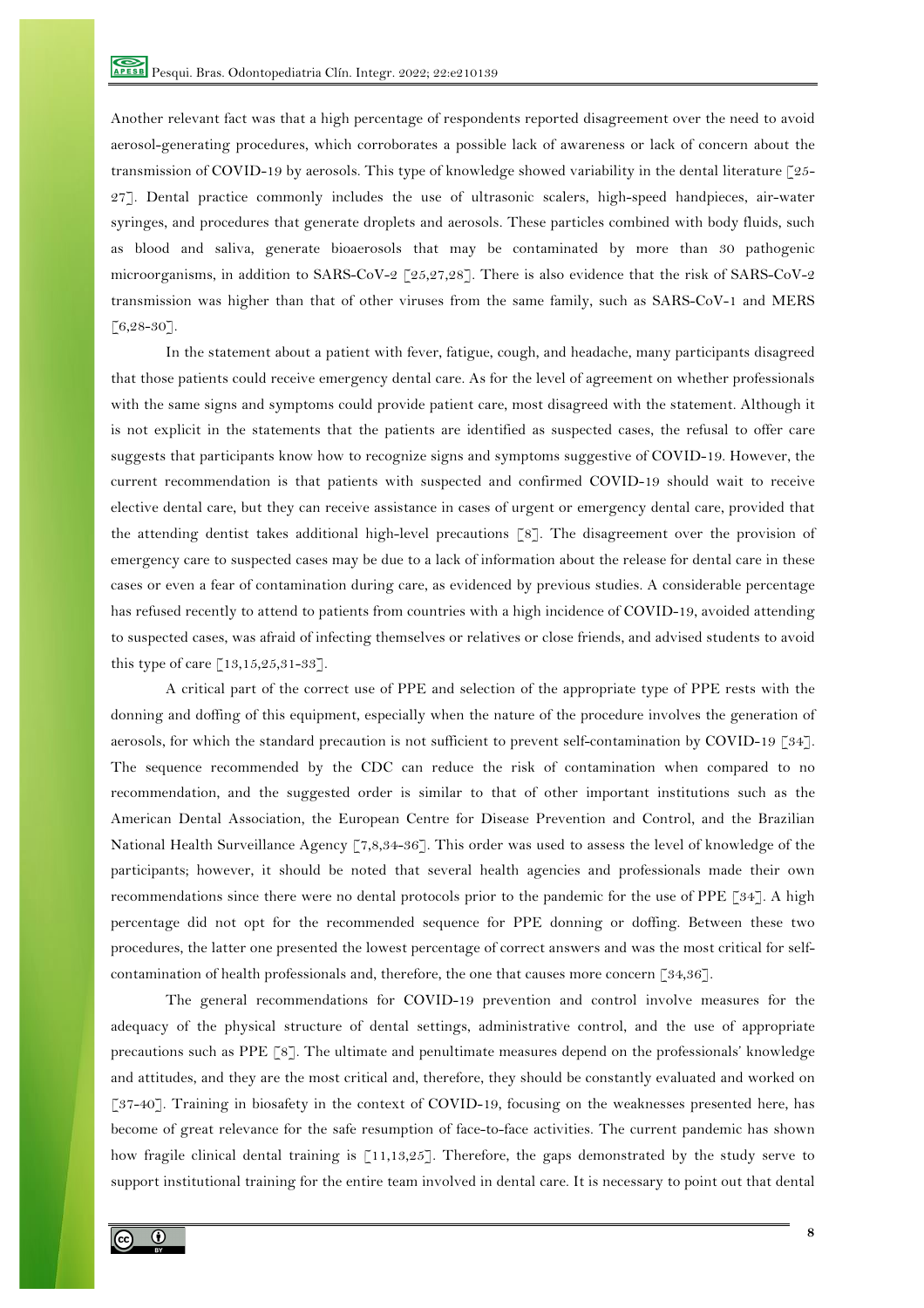assistants were the group with the poorest knowledge and worse attitudes in this study, as previously reported in the literature [41]. This group should also participate in the biosafety continuing training and support to fill these gaps.

This study has some limitations that should be addressed. The research involved a specific population, not allowing generalizations about other dental care environments in Brazil and other countries. It has a crosssectional design, which does not allow assessing causality. Moreover, the instrument was not formally validated, taking into account the absence of a validated instrument in Brazilian Portuguese and the lack of time for a complete validation process of a new questionnaire. However, the research findings provide a general overview of the need for constant evaluation and training of dental teams. These findings may contribute to the development of a new work process in the dental field and to the adoption of educational measures to fill some teaching gaps.

## **Conclusion**

This study showed important gaps that should be filled by the whole dental team, indicating that knowledge and attitudes towards prevention and control measures against infection in dental clinics, in accordance with the most recent recommendations, need to be improved. The findings of greatest concern were about the choice of appropriate PPE and the reduction of aerosol generation during dental treatment. In addition, professionals could be afraid of providing care for suspected cases of COVID-19 and with emergency status. Therefore, besides allowing easier access of the main health agencies to national and international protocols, it is highly recommended that educational institutions constantly assess the level of knowledge and attitudes to the new biosafety practices recommended in the context of COVID-19 for a safe environment for patients and dentists and quality academic education.

## **Authors' Contributions**

| $ACMM$ ( $\overline{D}$ ) | https://orcid.org/0000-0001-6975-3770 | Conceptualization, Methodology, Investigation, Writing - Original Draft and Writing - Review<br>and Editing.                            |
|---------------------------|---------------------------------------|-----------------------------------------------------------------------------------------------------------------------------------------|
| <b>RCM</b>                | https://orcid.org/0000-0002-8911-0040 | Conceptualization, Methodology, Investigation, Writing - Original Draft and Writing - Review<br>and Editing.                            |
| <b>MESS</b>               | https://orcid.org/0000-0001-5803-7568 | Methodology, Investigation, Writing - Original Draft and Writing - Review and Editing.                                                  |
| <b>ELV</b>                | https://orcid.org/0000-0001-6706-0866 | Methodology, Investigation, Writing - Original Draft and Writing - Review and Editing.                                                  |
| <b>LNS</b>                | https://orcid.org/0000-0002-9479-4993 | Methodology, Investigation, Writing - Original Draft and Writing - Review and Editing.                                                  |
| <b>MAPM</b> (i)           | https://orcid.org/0000-0002-5211-411X | Methodology, Investigation, Writing - Original Draft and Writing - Review and Editing.                                                  |
| RSG                       | https://orcid.org/0000-0001-8770-8009 | Conceptualization, Methodology, Investigation, Writing - Original Draft, Writing - Review and                                           |
|                           |                                       | Editing and Funding Acquisition                                                                                                         |
| MHGA <sub>D</sub>         | https://orcid.org/0000-0001-8794-5725 | Conceptualization, Methodology, Formal Analysis, Investigation, Writing - Original Draft,                                               |
|                           |                                       | Writing - Review and Editing and Funding Acquisition                                                                                    |
|                           |                                       | All authors declare that they contributed to critical review of intellectual content and approval of the final version to be published. |

#### **Financial Support**

None.

## **Conflict of Interest**

The authors declare no conflicts of interest.

## **Data Availability**

The data used to support the findings of this study can be made available upon request to the corresponding author.

#### **References**

 [1] Sabino-Silva R, Carolina A, Jardim G, Siqueira WL. Coronavirus COVID-19 impacts to dentistry and potential salivary diagnosis. Clin Oral Investig 2020; 24(4):1619-21. https://doi.org/10.1007/s00784-020-03248-x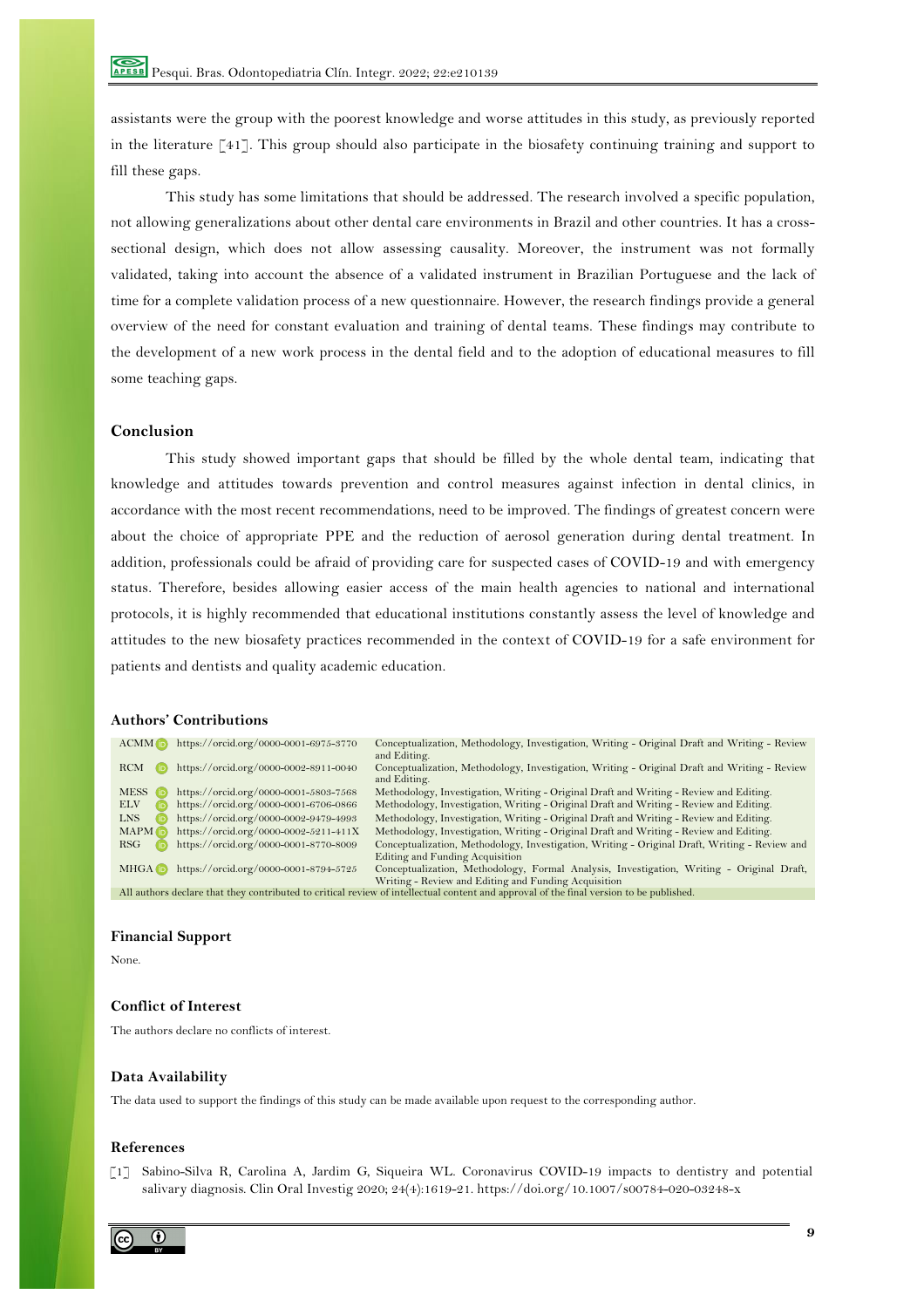- [2] Spagnuolo G, De Vito D, Rengo S, Tatullo M. COVID-19 outbreak: an overview on dentistry. Int J Environ Res Public Health 2020; 17(6):3-5. https://doi.org/10.3390/ijerph17062094
- [3] Checchi V, Bellini P, Bencivenni D, Consolo U. COVID-19 Dentistry-related aspects: a literature overview. Int Dent J 2020; 71(1):21-6. https://doi.org/10.1111/idj.12601
- [4] Fallahi HR, Keyhan SO, Zandian D, Kim S-G, Cheshmi B. Being a front-line dentist during the Covid-19 pandemic: a literature review. Maxillofac Plast Reconstr Surg 2020; 42(1):12. https://doi.org/10.1186/s40902-020-00256-5
- [5] Wu DT, Wu KY, Nguyen TT, Tran SD. The impact of COVID-19 on dental education in North America Where do we go next? Eur J Dent Educ 2020; 24(4):825-7. https://doi.org/10.1111/eje.12561
- [6] Villani FA, Aiuto R, Paglia L, Re D. Covid-19 and dentistry: Prevention in dental practice: a literature review. Int J Environ Res Public Health 2020; 17(12):1-12. https://doi.org/10.3390/ijerph17124609
- [7] Brasil. Agência Nacional de Vigilância Sanitária. Nota técnica GVIMS/GGTES/ ANVISA no 04/2020 atualizada em 25.02.2021. Orientações para serviços de saúde: Medidas de prevenção e controle que devem ser adotadas durante a assistência aos casos suspeitos ou confirmados pelo novo coronavírus (SARSCoV-2). 2020. Available from: http://portal.anvisa.gov.br/documents/33852/271858/Nota+Técnica+n+04-2020+GVIMS-GGTES-ANVISA/ab598660-3de4-4f14-8e6fb9341c196b28. [Accessed on February 26, 2021]. [In Portuguese].
- [8] Centers for Disesase Control and Prevention. Guidance for Dental Settings. Interim Infection Prevention and Control Guidance for Dental Settings During the Coronavirus Disease 2019 (COVID-19) Pandemic. 2020. Available from: https://www.cdc.gov/coronavirus/2019-ncov/hcp/dental-settings.html. [Accessed on December 4, 2020].
- [9] World Health Organization. WHO Director-General's statement on IHR Emergency Committee on Novel Coronavirus (2019-nCoV) [Internet]. WHO. 2020. Available from: https://www.who.int/directorgeneral/speeches/detail/who-director-general-s-statement-on-ihr-emergency-committee-on-novel-coronavirus- (2019-ncov). [Accessed on December 4, 2020].
- [10] Elangovan S, Mahrous A, Marchini L. Disruptions during a pandemic: gaps identified and lessons learned. J Dent Educ 2020; 84(11):1270-4. https://doi.org/10.1002/jdd.12236
- [11] Quinn B, Field J, Gorter R, Akota I, Manzanares MC, Paganelli C, et al. COVID-19: The immediate response of European academic dental institutions and future implications for dental education. Eur J Dent Educ 2020; 24(4):811- 4. https://doi.org/10.1111/eje.12542
- [12] Sukumar S, Dracopoulos SA, Martin FE. Dental education in the time of SARS-CoV-2. Eur J Dent Educ 2021; 25(2):325-31. https://doi.org/10.1111/eje.12608
- [13] Jum'ah AA, Elsalem L, Loch C, Schwass D, Brunton PA. Perception of health and educational risks amongst dental students and educators in the era of COVID-19. Eur J Dent Educ 2021; 25(3):506-15. https://doi.org/10.1111/eje.12626
- [14] Landis R., Koch G. An application of hierarchical kappa-type statistics in the assessment of majority agreement among multiple observers. Biometrics 1977; 33(2):363-74. https://doi.org/10.2307/2529786
- [15] Ataş O, Yildirim TT. Evaluation of knowledge, attitudes, and clinical education of dental students about COVID-19 pandemic. PeerJ 2020; 8:e9575. https://doi.org/10.7717/peerj.9575
- [16] Arora S, Saquib SA, Attar N, Pimpale S, Zafar KS, Saluja P, et al. Evaluation of knowledge and preparedness among indian dentists during the current Covid-19 pandemic: a cross-sectional study. J Multidiscip Healthc 2020; 13:841-54. https://doi.org/10.2147/JMDH.S268891
- [17] de Abreu MHNG, Lopes-Terra MC, Braz LF, Rímulo AL, Paiva SM, Pordeus IA. Attitudes and behavior of dental students concerning infection control rules: a study with a10-year interval. Braz Dent J 2009; 20(3):221-5. https://doi.org/10.1590/S0103-64402009000300009
- [18] Hoernke K, Djellouli N, Andrews L, Lewis-Jackson S, Manby L, Martin S, et al. Frontline healthcare workers' experiences with personal protective equipment during the COVID-19 pandemic in the UK: a rapid qualitative appraisal. BMJ Open 2021; 11(1):e046199. https://doi.org/10.1136/bmjopen-2020-046199
- [19] Houghton C, Meskell P, Delaney H, Smalle M, Glenton C, Booth A, et al. Barriers and facilitators to healthcare workers' adherence with infection prevention and control (IPC) guidelines for respiratory infectious diseases: a rapid qualitative evidence synthesis (Review). Cochrane Database Syst Rev 2020; (4):CD013582. https://doi.org/10.1002/14651858.CD013582
- [20] Meng L, Hua F, Bian Z. Coronavirus Disease 2019 (COVID-19): Emerging and future challenges for dental and oral medicine. J Dent Res 2020; 99(5):481-7. https://doi.org/10.1177/0022034520914246
- [21] Peng X, Xu X, Li Y, Cheng L, Zhou X, Ren B. Transmission routes of 2019-nCoV and controls in dental practice. Int J Oral Sci 2020; 12(1):1-6. https://doi.org/10.1038/s41368-020-0075-9
- [22] Cavalcante-Leão B, de Araujo C, Basso I, Schroder A, Guariza-Filho O, Ravazzi G, et al. Is there scientific evidence of the mouthwashes effectiveness in reducing viral load in Covid-19? a systematic review. J Clin Exp Dent 2021; 13(2):e179-89. https://doi.org/10.4317/jced.57406
- [23] Ortega. K.L., Rech BO, Haje GLCE, Gallo CB, Pérez-Sayáns M, Braz-Silva PH. Do hydrogen peroxide mouthwashes have a virucidal effect? a systematic review. J Hosp Infect 2020; 106(4):657-62. https://doi.org/10.1016/j.jhin.2020.10.003